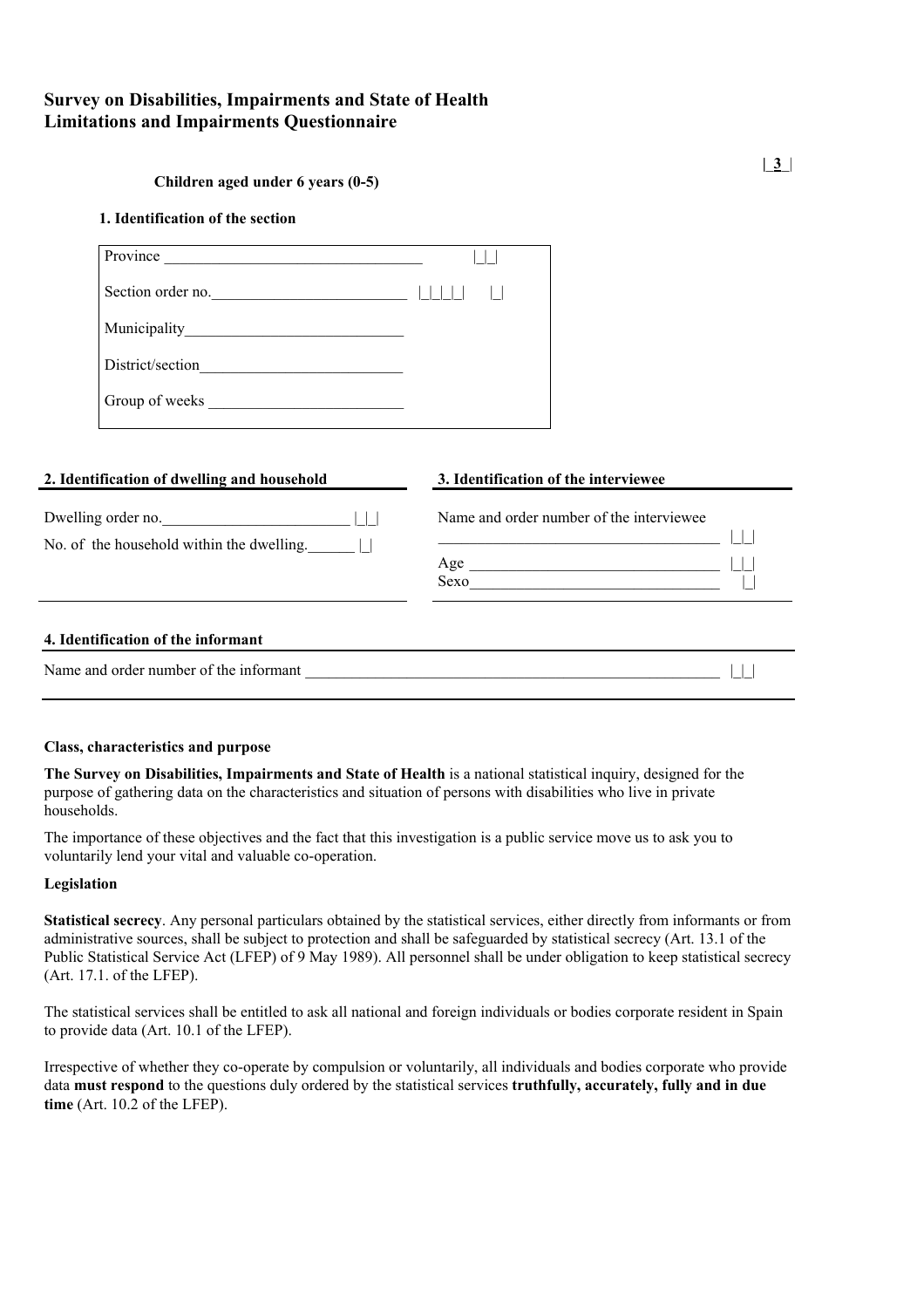# Children aged under 6 years

#### **5. Information related to the limitations suffered, underlying impairments, aids received and aids applied for and not received**

#### **Interviewer, follow the instructions below to complete table 5.1:**

**1. Heading:** Consult section 9, question 89.1 of the Household Questionnaire and **copy** the number of the question or questions (1 to 14) to which the response was yes, that is, the **child does** suffer from the **limitation or limitations.**

**2. Column:** Complete the particulars requested **for each limitation**, that is, from top to bottom.

#### **A) Basic particulars: type of aids received, type of aids applied for and not received, and severity, evolution forecast and underlying impairment of each limitation suffered.**

**Questions 1 to 4**. For **each** of the limitations suffered by the child entered in the table heading, ask the informant the type of **aids received,** the type of **aids applied for and not received**, the **severity of the limitation** and the **evolution forecast** and, for each of these variables, enter the applicable code taken from Supplementary Code Table A for Table 5.1.

**Question 5.** Then explain to the informant that limitations are caused by an impairment of some sort and ask what **underlying impairment** caused each limitation, reading, if necessary, the list of impairments printed on **Card A**.. Enter the letter and code for each impairment, bearing in mind that, if any one limitation were to be caused by more than one impairment, you should enter the code of the impairment obtained by applying the impairment **allocation guidelines.**

Before completing sections B and/or C, bear in mind the following:

If codes **1** or **3** were entered for question 1 (Type of aids received) **or** question 2 (Type of aids applied for and not received) **or** both questions together (that is, the child is in receipt of or has applied for and does not receive **technical aids)**, put a cross in the grey box in Section B. If codes **2** or **3** were entered for these questions (that is, the child is in receipt of or has applied for and does not receive **special personal assistance aids)**, put a cross in the grey box in Section C. If code **4** was entered in the above questions (that is, the child **neither** receives **nor** has applied for any aids), go directly to Section D.

Bear in mind that any one limitation can be overcome to a certain extent using various technical aids (for example, crutches and wheelchairs) and diverse personal aids (for example, from a relation and from the Public Administration) and that some of these aids may have been received, whereas others may have been applied for and not received, which means that questions 6, 7, 9 and 10 are **not mutually exclusive**, and that, additionally, there may be more than one response for method of financing and system of provision.

#### **B) Technical aids received and/or applied for and not received**

**Question 6.** For **any technical aids received**, whether or not they are considered sufficient, ask under what **system of provision** (public, profit-making private and other private system) the aids are supplied and, for **each** system, the **method of financing**, entering the applicable code or codes listed in Supplementary Code Table B for Table 5.1.

**Question 7.** For **any technical aids applied for and not received**, ask to which **system of provision** application was made for the aids that are not received and put a cross in the applicable box or boxes.

#### **C) Personal assistance aids received and/or applied for and not received**

**Questions 8 and 9.** For **any personal assistance aids received**, whether or not they are considered sufficient, ask **how often** they are received (question 8), as well as the **system of provision** (public, family or other private system) that supplies the aids and, for **each** system, the **method of financing** (question 9), entering the applicable code or codes listed in Supplementary Code Table C for Table 5.1.

**Question 10.** For **any personal assistance aids applied for and not received,** ask to which **system of provision** application was made for the aids that are not received and put a cross in the applicable box or boxes.

**D) Age of the child at the onset of the limitation**. Finally, ask, for each limitation, how **old** the child was at its onset. If the child was aged under 1 year, enter **00**.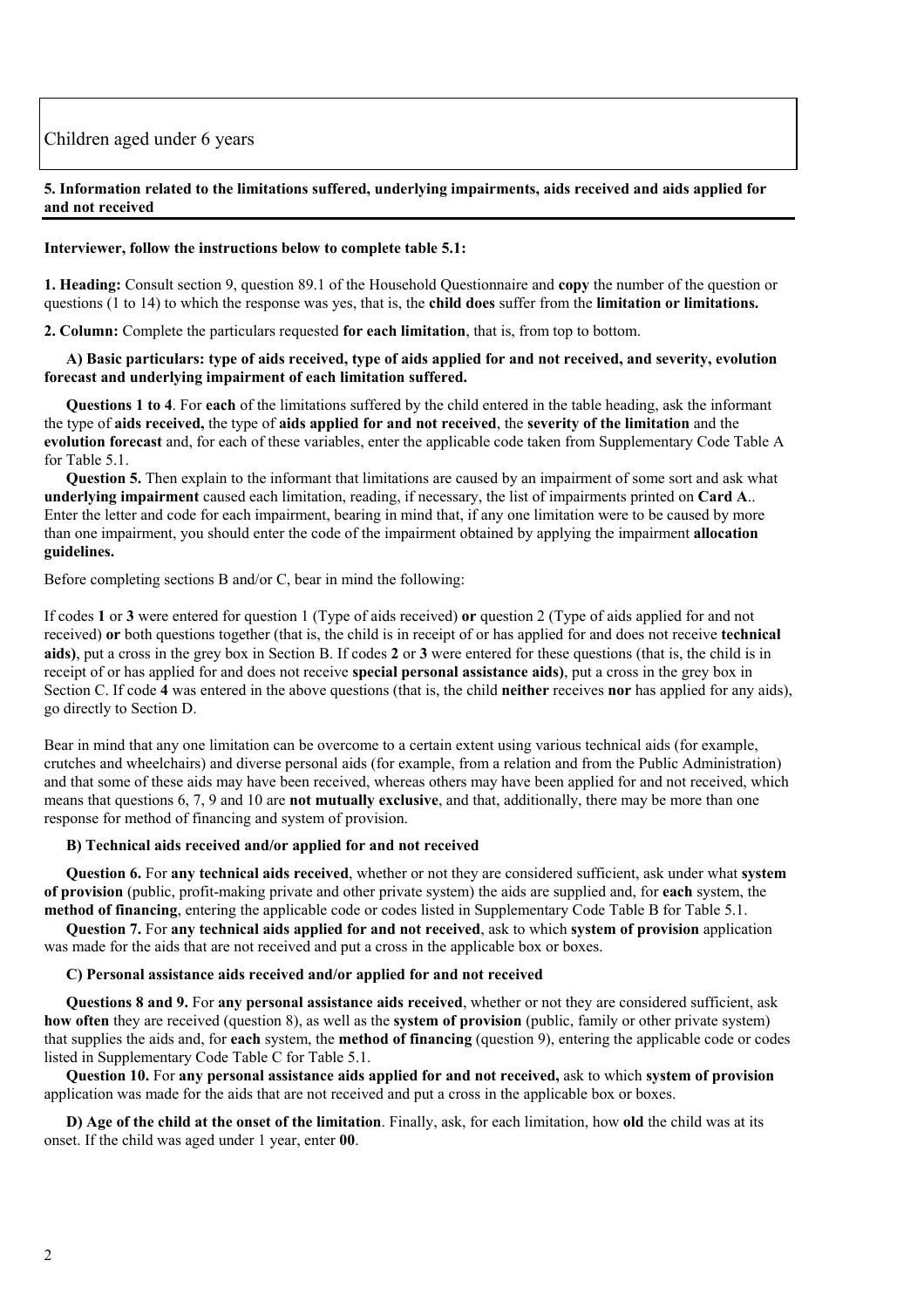## **Supplementary code tables for Table 5.1**

| Code Table A: type of aids received, type of aids applied for and not received, severity and evolution forecast of |  |
|--------------------------------------------------------------------------------------------------------------------|--|
| the limitation                                                                                                     |  |

| Type of aids received<br>(If the child receives an<br>aid, even if considered<br>insufficient, enter YES it<br>is received                                                             | Type of aids applied for<br>and not received                                                                                                                                              | Severity of the<br>limitation: Difficulty in<br>doing each activity using<br>aids, if any are received             | <b>Evolution forecast of</b><br>the limitation                                                                                                            |
|----------------------------------------------------------------------------------------------------------------------------------------------------------------------------------------|-------------------------------------------------------------------------------------------------------------------------------------------------------------------------------------------|--------------------------------------------------------------------------------------------------------------------|-----------------------------------------------------------------------------------------------------------------------------------------------------------|
| Technical aids only<br>1.<br>(adaptations,<br>prostheses,<br>wheelchairs, etc.)<br>2. Special personal<br>assistance aids only<br>(physical help,<br>supervision of tasks,<br>$etc.$ ) | Technical aids only<br>1.<br>(adaptations,<br>prostheses,<br>wheelchairs, etc.)<br>Special personal<br>2.<br>assistance aids only<br>(physical help,<br>supervision of tasks,<br>$etc.$ ) | No difficulty<br>1.<br>2. Moderate difficulty<br>3. Severe difficulty<br>Unable to carry out<br>4.<br>the activity | 1. It is recoverable<br>2. It can get better but<br>with restrictions<br>3. It is stable<br>4. It can get worse<br>Evolution forecast is<br>5.<br>unknown |
| Technical aids and<br>$\mathcal{E}$<br>special personal<br>assistance<br>4. Receives no aid<br>whatsoever                                                                              | 3. Technical aids and<br>special personal<br>assistance<br>4. Applied for no aids                                                                                                         |                                                                                                                    |                                                                                                                                                           |

## **Code Table B: Method of financing for the technical aids received**

| <b>Method of financing</b>                                                     |
|--------------------------------------------------------------------------------|
| 1. Free of charge                                                              |
| 2. Direct payment (payment by the individual and/or private insurance schemes) |
| 3. Combined payment (public and private)                                       |

## **Code Table C: Frequency of and method of financing for the special personal assistance aids received**

| Frequency with which the special personal<br>assistance aids are received | <b>Method of financing</b>                   |  |  |  |
|---------------------------------------------------------------------------|----------------------------------------------|--|--|--|
| 1. Permanently                                                            | 1. Free of charge                            |  |  |  |
| Often                                                                     | 2. Direct payment (payment by the individual |  |  |  |
| Occasionally                                                              | and/or private insurance schemes)            |  |  |  |
| Seldom                                                                    | Combined payment (public and private)<br>3.  |  |  |  |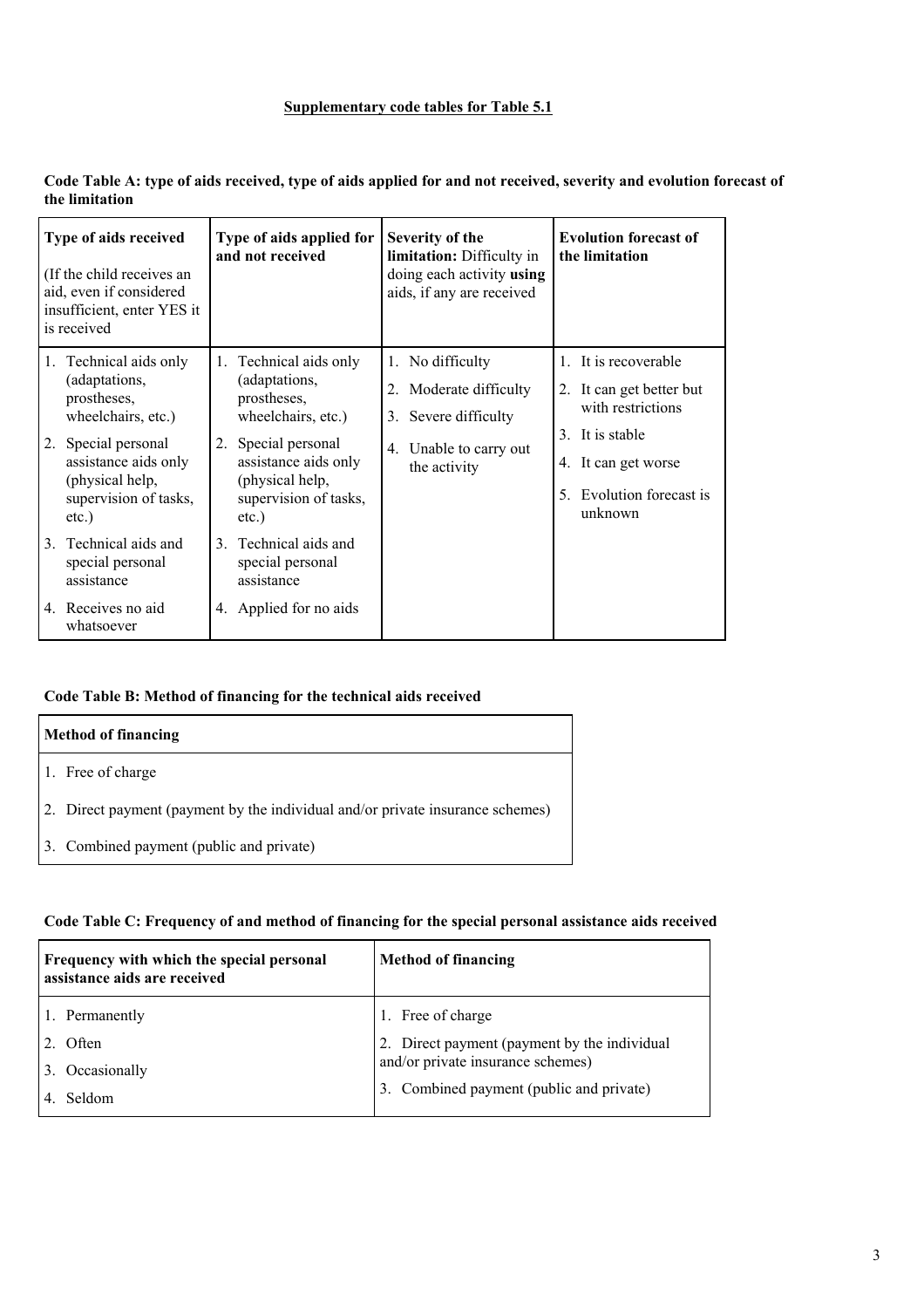**5.1. Limitations suffered by the child: severity, evolution forecast and underlying impairment of each limitation, and technical aids and special personal assistance aids received and/or applied for and not received**

| <b>Limitations</b><br><b>Particulars</b>                                                                                                                             | $\mathbf{1}$<br>$\Box$   | $\overline{2}$<br>$\Box$ |
|----------------------------------------------------------------------------------------------------------------------------------------------------------------------|--------------------------|--------------------------|
| A) Basic particulars<br>5. Underlying impairment (enter impairment and code) _________                                                                               |                          |                          |
| B) Technical aids received and/or applied for and not received<br>6. Method of financing for the technical aids received under each system<br>of provision           |                          |                          |
| 1. Public<br>7. System of provision from which the technical aids applied for and not<br>received were requested                                                     |                          |                          |
|                                                                                                                                                                      | 1<br>$\overline{2}$<br>3 | 1<br>$\overline{2}$<br>3 |
| C) Special personal assistance aids received and/or applied for and not<br>received                                                                                  |                          |                          |
| 8. Frequency of the personal assistance aids received<br>9. Method of financing for the special personal assistance aids received<br>under each system of provision. |                          |                          |
|                                                                                                                                                                      |                          |                          |
| 10. System of provision from which the special personal assistance aids<br>applied for and not received were requested                                               |                          |                          |
| 2. Family $\qquad \qquad$                                                                                                                                            | 1<br>2<br>3              | 1<br>$\overline{2}$<br>3 |
| D) Age at the onset of the limitation                                                                                                                                |                          | $\Box$                   |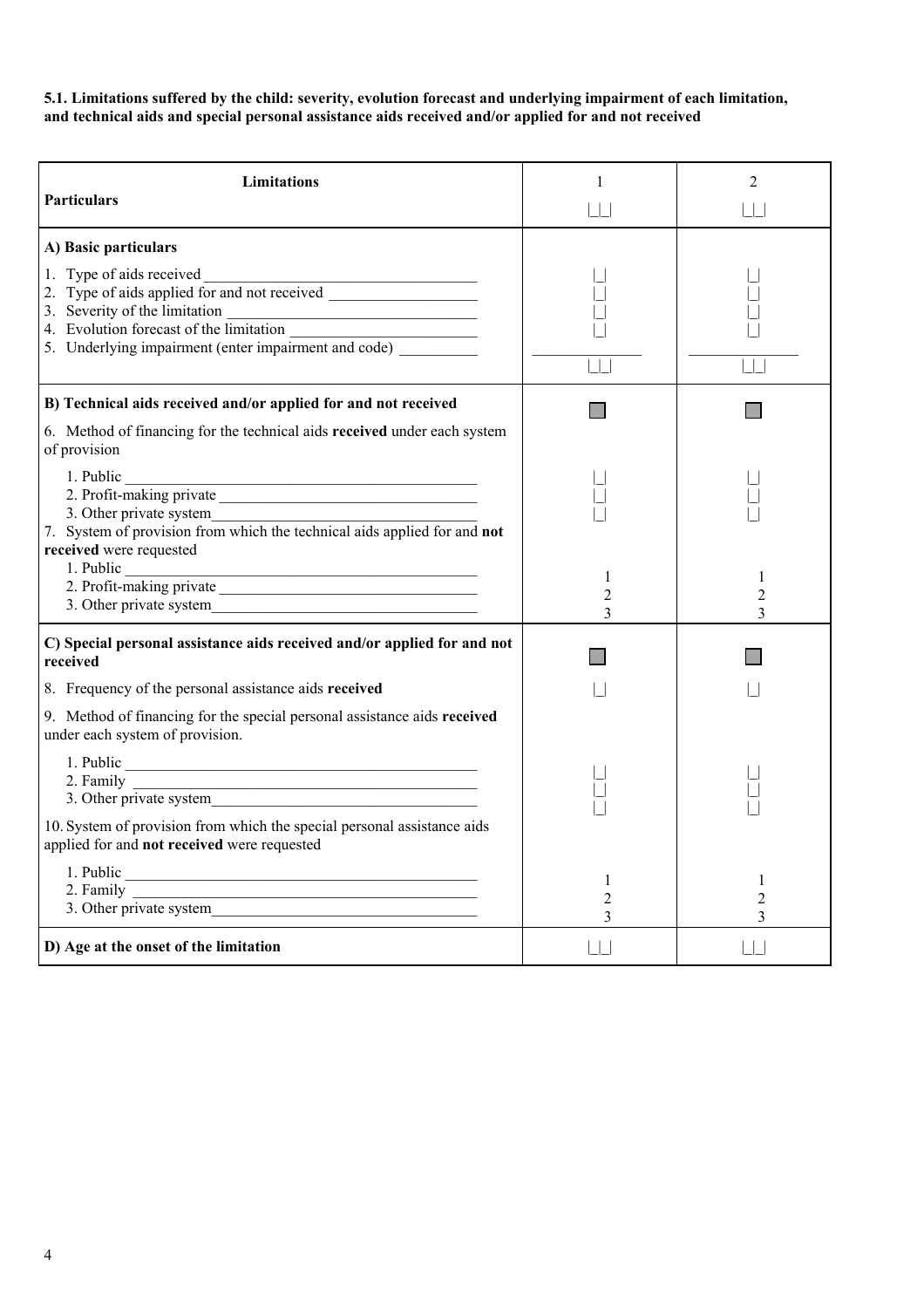**5.1. Limitations suffered by the child: severity, evolution forecast and underlying impairment of each limitation, and technical aids and special personal assistance aids received and/or applied for and not received**

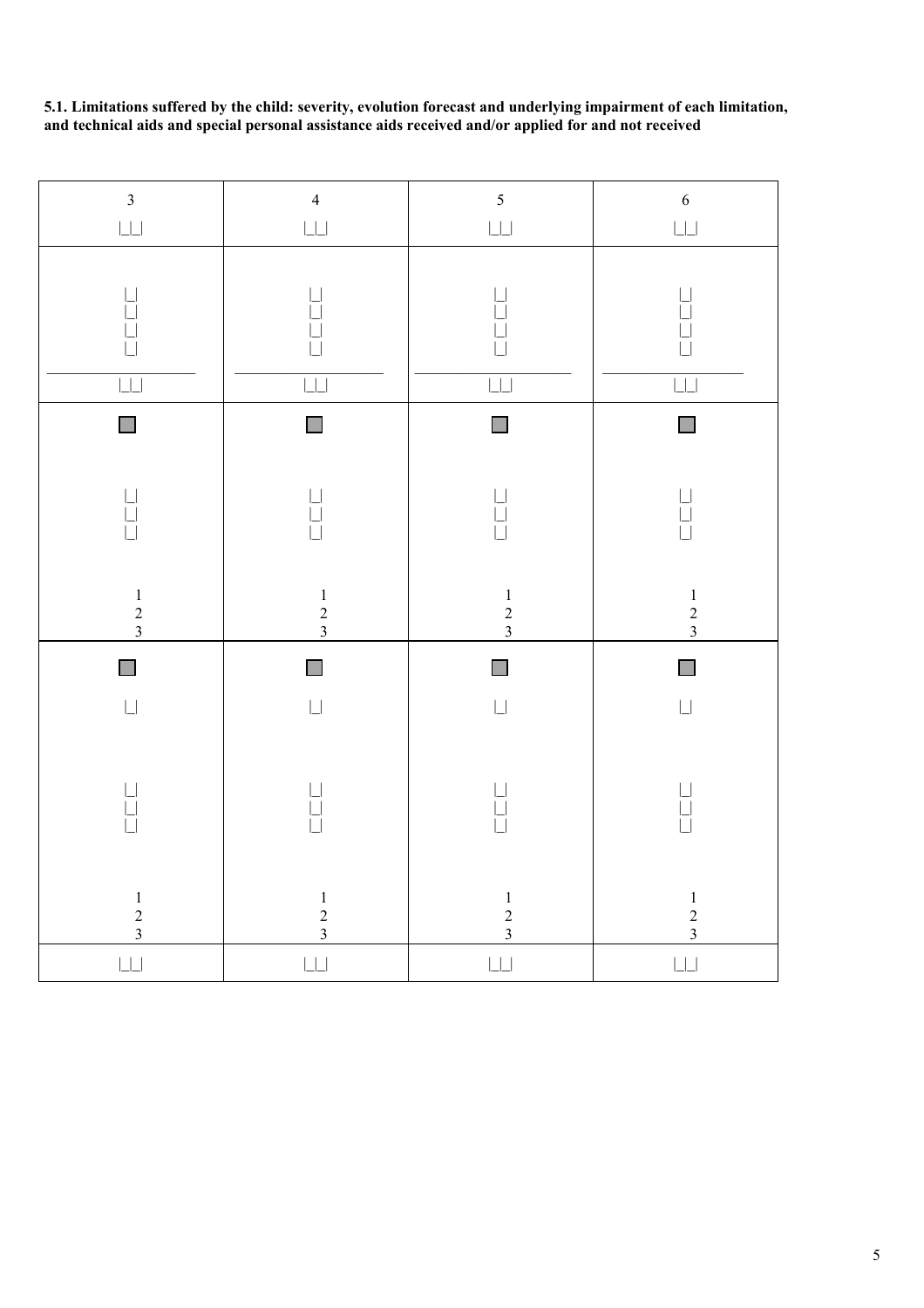**5.1. Limitations suffered by the child: severity, evolution forecast and underlying impairment of each limitation, and technical aids and special personal assistance aids received and/or applied for and not received** (continued)

| <b>Limitations</b><br><b>Particulars</b>                                                                                                                 | 7<br>$\Box$              | 8<br>$\Box$                         |
|----------------------------------------------------------------------------------------------------------------------------------------------------------|--------------------------|-------------------------------------|
| A) Basic particulars<br>3. Severity of the limitation<br>4. Evolution forecast of the limitation<br>5. Underlying impairment (enter impairment and code) |                          |                                     |
| B) Technical aids received and/or applied for and not received<br>6. Method of financing for the technical aids received under each system               |                          |                                     |
| of provision<br>1. Public<br>7. System of provision from which the technical aids applied for and not<br>received were requested                         |                          |                                     |
|                                                                                                                                                          | 1<br>$\overline{2}$<br>3 | 1<br>2<br>3                         |
| C) Special personal assistance aids received and/or applied for and not<br>received                                                                      |                          |                                     |
| 8. Frequency of the personal assistance aids received                                                                                                    |                          |                                     |
| 9. Method of financing for the special personal assistance aids received<br>under each system of provision.                                              |                          |                                     |
|                                                                                                                                                          |                          |                                     |
| 10. System of provision from which the special personal assistance aids<br>applied for and not received were requested                                   |                          |                                     |
| 2. Family 1. Other private system                                                                                                                        | 1<br>$\overline{2}$<br>3 | $\mathbf{1}$<br>$\overline{2}$<br>3 |
| D) Age at the onset of the limitation                                                                                                                    |                          |                                     |

**Interviewer:** Complete **question 5.2** only if **more than one impairment** was entered in Table 5.1, question 5. Underlying impairment. Otherwise, go to question 5.3.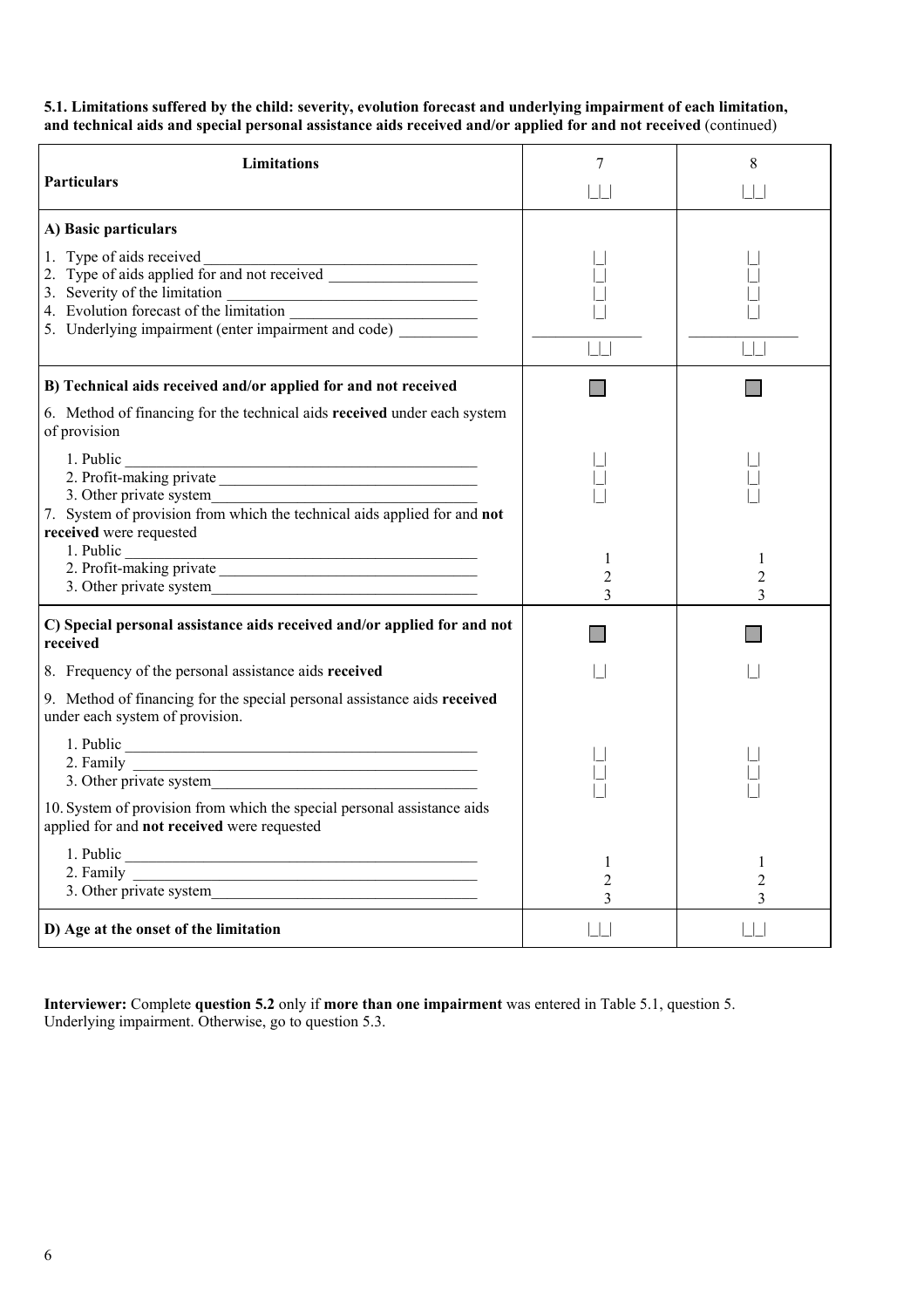**5.1. Limitations suffered by the child: severity, evolution forecast and underlying impairment of each limitation, and technical aids and special personal assistance aids received and/or applied for and not received**

| $\overline{9}$<br>$\overline{\Box}$                                                                                                                                                                                                                                                                                                                                                                            | $10\,$<br>$\Box\Box$                              | $11\,$<br>$\overline{\Box}$                                  | $12$<br>$\Box\Box$                                                                  |
|----------------------------------------------------------------------------------------------------------------------------------------------------------------------------------------------------------------------------------------------------------------------------------------------------------------------------------------------------------------------------------------------------------------|---------------------------------------------------|--------------------------------------------------------------|-------------------------------------------------------------------------------------|
| $\begin{array}{c} \begin{array}{c} \begin{array}{c} \begin{array}{c} \end{array} \\ \begin{array}{c} \end{array} \\ \begin{array}{c} \end{array} \end{array} \end{array} \end{array}$<br>ĪЦ                                                                                                                                                                                                                    | 님<br>Ū<br>$\Box$                                  | $\Box$                                                       | $\begin{array}{c} \boxed{1} \\ \boxed{1} \end{array}$<br>$\Box$<br>$\Box$<br>$\Box$ |
| $\mathbb{R}^n$                                                                                                                                                                                                                                                                                                                                                                                                 | $\mathcal{C}^{\mathcal{A}}$                       | $\Box$                                                       | $\Box$                                                                              |
| $\begin{array}{c} \rule{6mm}{2mm} \rule{0mm}{2mm} \rule{0mm}{2mm} \rule{0mm}{2mm} \rule{0mm}{2mm} \rule{0mm}{2mm} \rule{0mm}{2mm} \rule{0mm}{2mm} \rule{0mm}{2mm} \rule{0mm}{2mm} \rule{0mm}{2mm} \rule{0mm}{2mm} \rule{0mm}{2mm} \rule{0mm}{2mm} \rule{0mm}{2mm} \rule{0mm}{2mm} \rule{0mm}{2mm} \rule{0mm}{2mm} \rule{0mm}{2mm} \rule{0mm}{2mm} \rule{0mm}{2mm} \rule{0mm}{2mm} \rule{0mm}{2mm} \rule{0mm}{$ | $\begin{array}{c} \square \\ \square \end{array}$ | $\begin{array}{c} \boxed{1} \\ \boxed{1} \end{array}$<br>Ħ   | $\begin{array}{c} \square \\ \square \end{array}$                                   |
| $\begin{array}{c} 1 \\ 2 \\ 3 \end{array}$                                                                                                                                                                                                                                                                                                                                                                     | $\begin{array}{c} 1 \\ 2 \\ 3 \end{array}$        | $\begin{array}{c} 1 \\ 2 \\ 3 \end{array}$                   | $\begin{array}{c} 1 \\ 2 \\ 3 \end{array}$                                          |
|                                                                                                                                                                                                                                                                                                                                                                                                                |                                                   |                                                              |                                                                                     |
| $\Box$                                                                                                                                                                                                                                                                                                                                                                                                         | $\Box$                                            | $\Box$                                                       | $\mathbb{R}^n$                                                                      |
| $\Box$                                                                                                                                                                                                                                                                                                                                                                                                         | $\overline{\Box}$                                 | $\overline{\Box}$                                            | $\Box$                                                                              |
| $\begin{array}{c} \rule{6mm}{2mm} \rule{0mm}{2mm} \rule{2mm}{2mm} \rule{2mm}{2mm} \rule{2mm}{2mm} \rule{2mm}{2mm} \rule{2mm}{2mm} \rule{2mm}{2mm} \rule{2mm}{2mm} \rule{2mm}{2mm} \rule{2mm}{2mm} \rule{2mm}{2mm} \rule{2mm}{2mm} \rule{2mm}{2mm} \rule{2mm}{2mm} \rule{2mm}{2mm} \rule{2mm}{2mm} \rule{2mm}{2mm} \rule{2mm}{2mm} \rule{2mm}{2mm} \rule{2mm}{2mm} \rule{2mm}{2mm} \rule{2mm}{2mm} \rule{2mm}{$ | $\begin{array}{c} \square \\ \square \end{array}$ | $\begin{array}{c} \square \\ \square \\ \square \end{array}$ | $\begin{array}{c} \square \\ \square \end{array}$                                   |
| $\begin{array}{c} 1 \\ 2 \\ 3 \end{array}$                                                                                                                                                                                                                                                                                                                                                                     | $\begin{array}{c} 1 \\ 2 \\ 3 \end{array}$        | $\begin{array}{c} 1 \\ 2 \\ 3 \end{array}$                   | $\begin{array}{c} 1 \\ 2 \\ 3 \end{array}$                                          |

## **5.2. What do consider to be the principal impairment?**

Principal impairment \_\_\_\_\_\_\_\_\_\_\_\_\_\_\_\_\_\_\_\_\_\_\_\_\_\_\_\_\_\_\_\_\_\_\_\_\_\_\_\_\_\_\_\_ |\_|\_|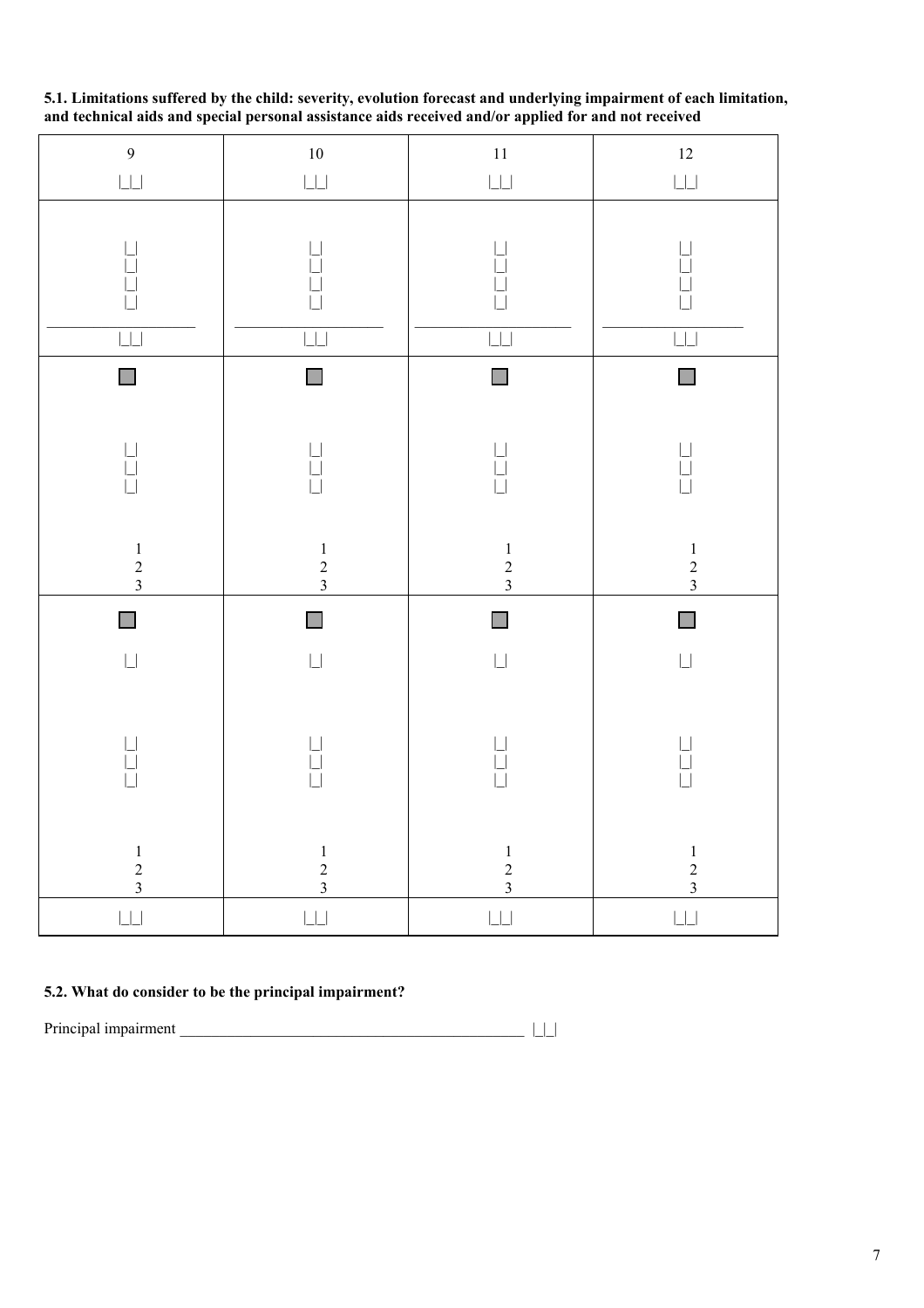## **5.3. Underlying impairments of the limitations: cause, duration and age at the onset of the impairments**

## **Interviewer, follow the instructions below to complete Table 5.3:**

**Heading:** Consult Table 5.1 and **copy** the code or codes of the **underlying impairment or impairments** specified under question 5 in the same order. When any one impairment appears more than once, enter it **once only** and, therefore, do not repeat the **same impairment code** in the heading of this table.

**Column:** Then, for each impairment, **ask** the particulars printed in the column. For question 3, if the child was **aged** under 1 year at the onset of the impairment, enter **00.**

| <b>Impairments</b>                    |                | $\mathfrak{D}$ | 3  | 4 | 5 | h |
|---------------------------------------|----------------|----------------|----|---|---|---|
| <b>Particulars</b>                    |                |                |    |   |   |   |
| 1. Problem that caused the impairment |                |                |    |   |   |   |
|                                       |                |                |    |   |   |   |
|                                       | $\overline{2}$ |                | 2  |   |   |   |
| Road accident                         |                |                |    |   |   |   |
| Accident in the home                  |                |                |    |   |   |   |
|                                       |                |                |    |   |   |   |
| Other accident                        | 6              | h              | h. |   | h |   |
| Illness                               |                |                |    |   |   |   |
| Other causes                          | 8              | 8              | 8  |   |   | δ |
| 2. Duration of the impairment         |                |                |    |   |   |   |
| Permanent                             |                |                |    |   |   |   |
| Non-permanent                         | 6              | 6              | 6  | 6 | 6 | h |
| 3. Age at the onset of the impairment |                |                |    |   |   |   |

| <b>Impairments</b>                    |                | 8 | 9 | 10 | 11 | 12 |
|---------------------------------------|----------------|---|---|----|----|----|
| <b>Particulars</b>                    |                |   |   |    |    |    |
| 1. Problem that caused the impairment |                |   |   |    |    |    |
| Congenital                            |                |   |   |    |    |    |
|                                       | $\overline{2}$ |   |   |    |    |    |
|                                       |                |   |   |    |    |    |
| Accident in the home                  |                |   |   |    |    |    |
|                                       |                |   |   |    |    |    |
| Other accident                        | 6              | h | h | h  | 6  |    |
| Illness                               |                |   |   |    |    |    |
| Other causes                          | 8              | 8 | 8 | 8  | 8  |    |
| 2. Duration of the impairment         |                |   |   |    |    |    |
| Permanent                             |                |   |   |    |    |    |
| Non-permanent                         | 6              | 6 | 6 | 6  | 6  | 6  |
| 3. Age at the onset of the impairment |                |   |   |    |    |    |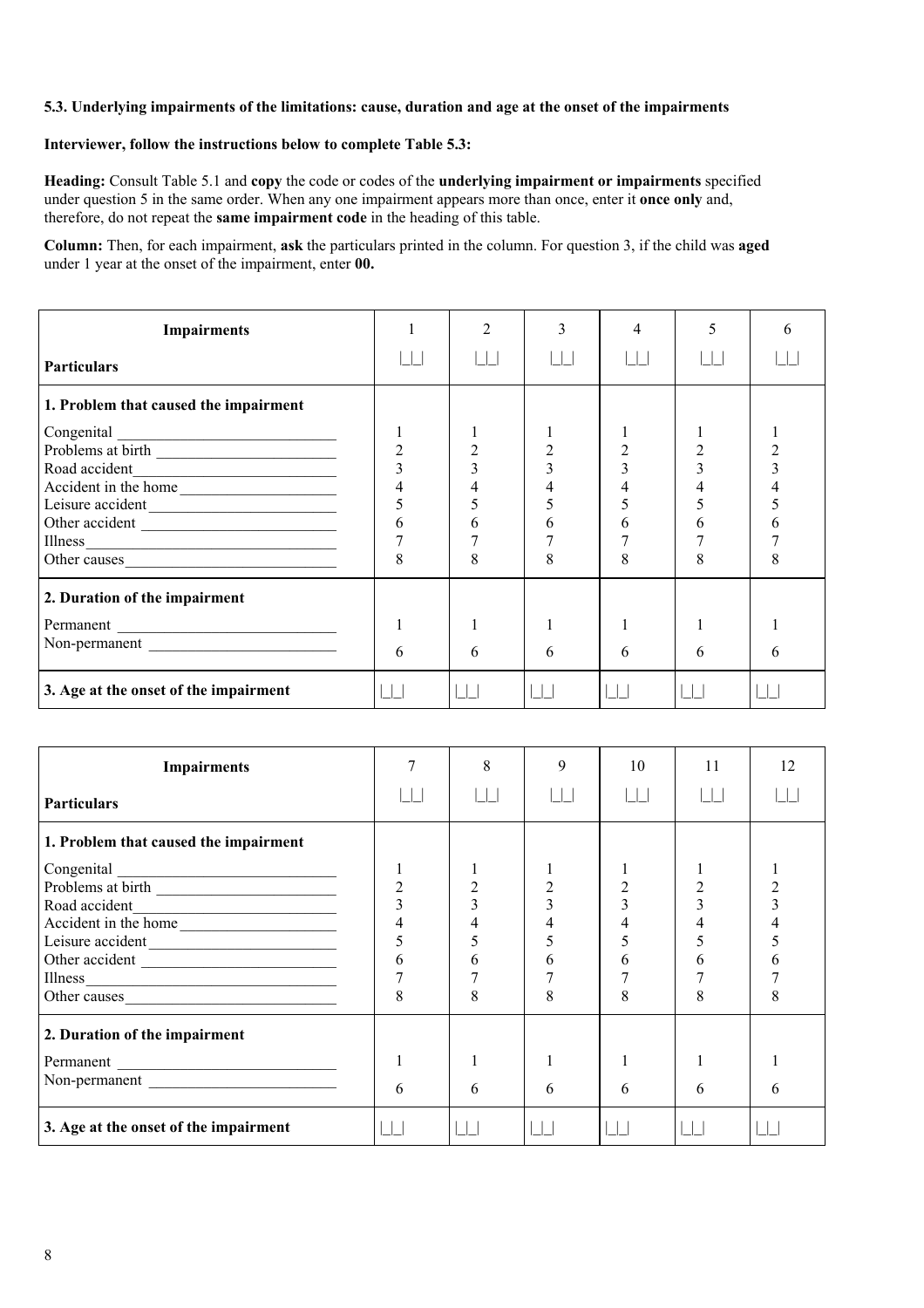## **5.4. Has the child been diagnosed to have any of the following illnesses?**

|                                                                               | YES | NO |
|-------------------------------------------------------------------------------|-----|----|
|                                                                               | 1   | 6  |
| 2. Down syndrome                                                              | 1   | 6  |
| 3. Autism $\frac{1}{\sqrt{1-\frac{1}{2}}\left\lceil \frac{1}{2}\right\rceil}$ | 1   | 6  |
|                                                                               | 1   | 6  |
|                                                                               | 1   | 6  |
|                                                                               | 1   | 6  |
| 7. Mental illness                                                             | 1   | 6  |
|                                                                               | 1   | 6  |
|                                                                               | 1   | 6  |
|                                                                               | 1   | 6  |
| 11. Amyotrophic lateral or multiple sclerosis                                 | 1   | 6  |

**5.5. How many children did the child's mother have before the child was born?** Count all the children that the child's mother had before it was born, both those now living and any who have died.

No. of children  $\Box$ 

## **5.6. How old was the mother when the child was born?**

| Under 20 years      |                |
|---------------------|----------------|
|                     | $\overline{2}$ |
|                     | 3              |
| From 35 to 39 years | $\overline{4}$ |
| 40 years and over   |                |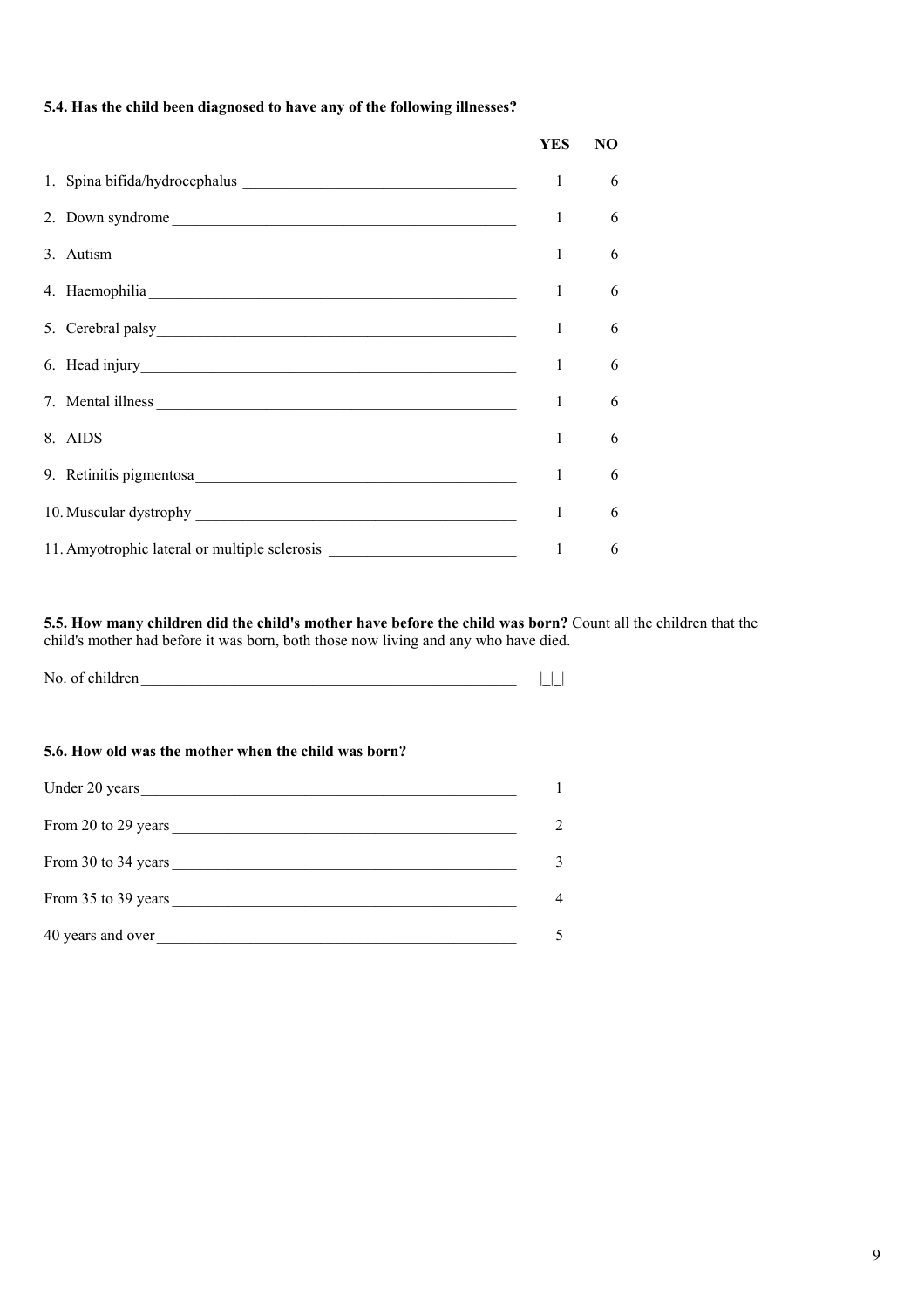#### **6. Information concerning special personal care**

**Interviewer:** Consult the type of aids **received** by the child in Table 5.1, question 1.

If the child **receives** special personal assistance aids (codes 2 or 3), complete the questions in this section.

If the child **does not receive** special personal assistance aids (codes 1 or 4), go to section 7.

**6.1. Specify where the persons who provide the child with special personal care live**. If they are resident in the household (YES for options 1 and/or 2), consult section 6. **Particulars of the persons in the household** of the **Household Questionnaire,** and copy the order number of the person who **spends most time** caring for the child for each option.

|                                                                                                         |                | Order no.                 |  |
|---------------------------------------------------------------------------------------------------------|----------------|---------------------------|--|
| 1. In the household and are household members                                                           | <b>YES</b>     | $l \rightarrow$ $ $ $ $   |  |
|                                                                                                         | NO.            | 6                         |  |
| 2. In the household and are internal employees or permanent guests                                      | <b>YES</b>     | $l \rightarrow$<br>$\Box$ |  |
|                                                                                                         | NO.            | 6                         |  |
| 3. Outside the household                                                                                | <b>YES</b>     |                           |  |
|                                                                                                         | N <sub>O</sub> | 6                         |  |
| Interviewer:<br>Provided YES is entered for option 3, go to question 6.2.<br>$\Omega$ $\Omega$ $\Omega$ |                |                           |  |

Otherwise go to question 6.3.

#### **6.2. Specify which persons not resident in the household provide the child with special care.**

|                                  | YES NO |   |                                              | YES | NO.             |
|----------------------------------|--------|---|----------------------------------------------|-----|-----------------|
| 1. Its mother                    |        | 6 | 5. Non-resident internal employees 1         |     | 6               |
| 2. Its father                    |        | 6 | 6. Friends of the family                     |     | 6               |
| 3. Its grandmother/grandfather 1 |        |   | 6 7. Neighbours                              |     | 6               |
| 4. Other relations               |        |   | 6 8. Public Administration social services 1 |     | $6\overline{6}$ |
|                                  |        |   | 9. Non-public social services institutions   |     | 6               |

## **6.3. If more than one person provides the child with special care, who is it that spends most time caring for the child?**

- 1. If this person lives in the household, enter his/her order number  $|| \cdot ||$
- 2. If this person is not resident in the household, enter the code allocated under question 6.2.

**Interviewer:** The remainder of the questions in this section refer to the **person who spends most time** caring for the child, identified by his/her order number.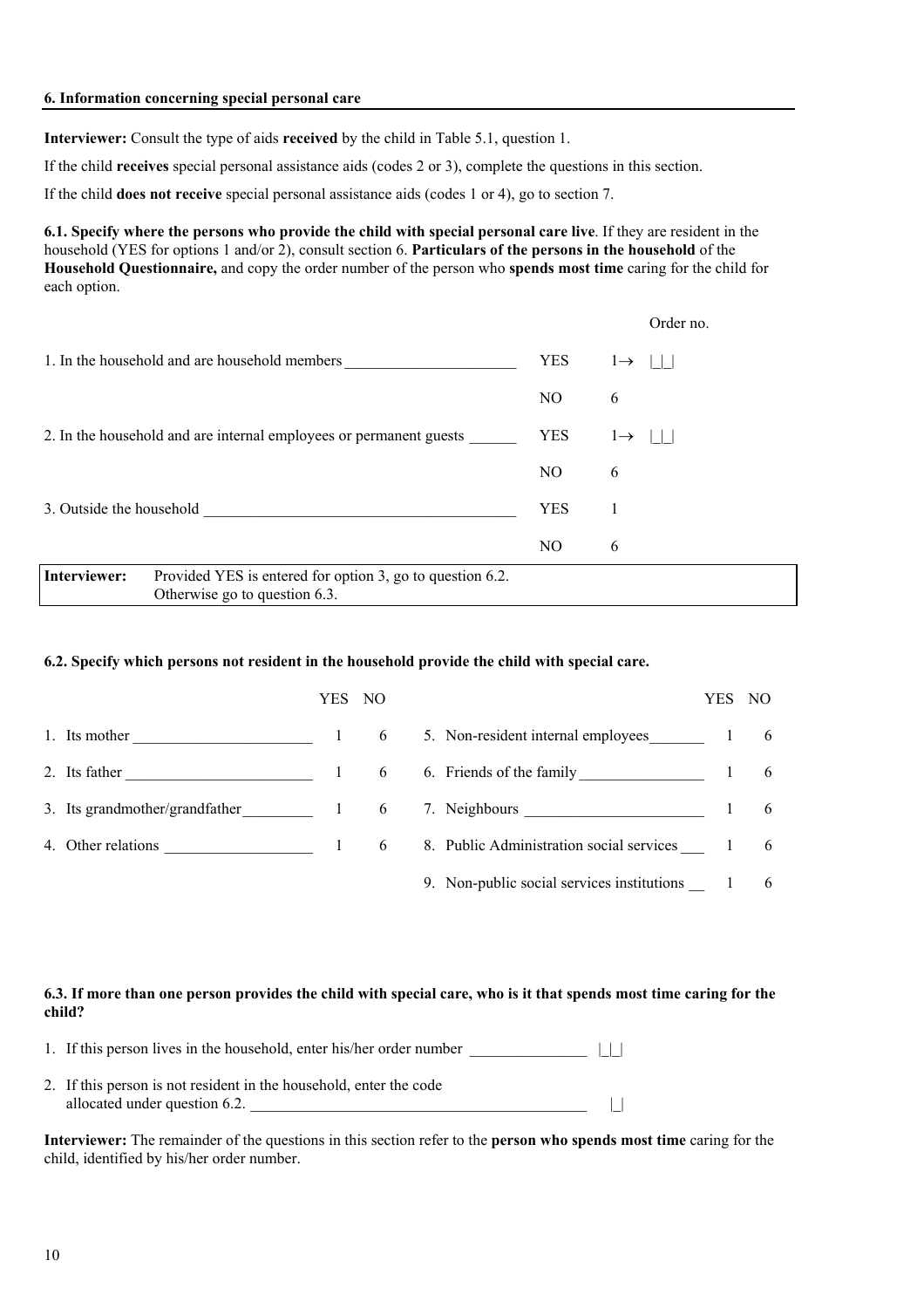## **6.4. How many hours per week do you spend on average providing this care?**

| Under 7 hours<br><u> 1989 - John Stein, Amerikaansk politiker (</u> |                                                                                                                                                                      |
|---------------------------------------------------------------------|----------------------------------------------------------------------------------------------------------------------------------------------------------------------|
| From 7 to 14 hours                                                  | $\mathcal{D}_{\mathcal{A}}^{\mathcal{A}}(\mathcal{A}) = \mathcal{D}_{\mathcal{A}}^{\mathcal{A}}(\mathcal{A}) = \mathcal{D}_{\mathcal{A}}^{\mathcal{A}}(\mathcal{A})$ |
| From 15 to 30 hours                                                 |                                                                                                                                                                      |
| From 31 to 40 hours                                                 | 4                                                                                                                                                                    |
| From 41 to 60 hours                                                 |                                                                                                                                                                      |
| Over 60 hours                                                       | 6                                                                                                                                                                    |

## **6.5. How long have you been providing this care?**

| Under 1 year      |   |
|-------------------|---|
| From 1 to 2 years |   |
| From 2 to 4 years |   |
| From 4 to 6 years | 4 |

**6.6. What activities or relationships have you had to cut back substantially or quit in order to be able to provide this care?** This question refers to the **carer who is resident in the household** only and the information must be provided by the carer himself/herself. Otherwise, do not complete this question.

|                                       | YES | NO. |
|---------------------------------------|-----|-----|
| 1. None because it is your job        |     | 6   |
| 2. Paid employment or education       |     | 6   |
| 3. Housework                          |     | 6   |
| 4. Family life                        |     | 6   |
| 5. Leisure activities and social life |     | 6   |
| 6. Other regular activities           |     | 6   |
| 7. None in particular                 |     | 6   |

#### **6.7. Do you receive any financial payment in return for providing this care?**

| Yes, regularly    |  |
|-------------------|--|
| Yes, occasionally |  |
| No, never         |  |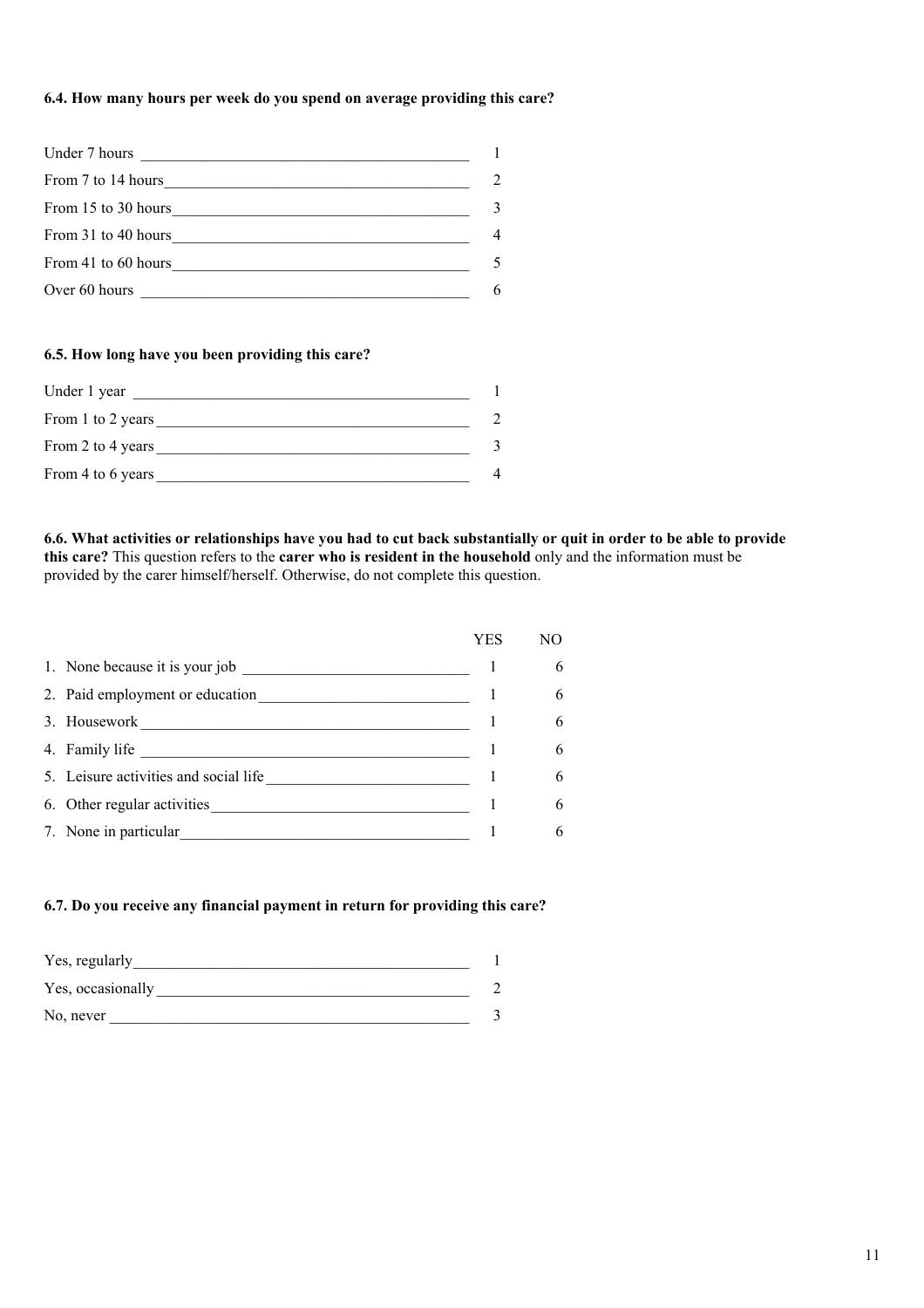#### **7. Information concerning changes of abode and membership of non-governmental organisations as a result of suffering from a limitation**

## **7.1. Has the child ever had to change abode and/or place of residence as a result of suffering from a limitation?**

| <b>YES</b> |                           |
|------------|---------------------------|
| NC         | $2 \rightarrow$ go to 7.6 |

**Interviewer:** If the child has changed its abode and/or place of residence more than once as a result of suffering from a limitation or limitations, refer in the next question to the **first change made**.

| 7.2. Of what type was your first change you made? |                                                            |
|---------------------------------------------------|------------------------------------------------------------|
| Change of abode within the same municipality      | $1 \rightarrow$ go to 7.5                                  |
| Change of municipality within the same province   | $2 \rightarrow$ province $  \cdot   \rightarrow$ go to 7.4 |
| Change of province                                | $3 \rightarrow$ go to 7.3                                  |

**7.3. Specify the province of residence before and after the first change you made as a result of a limitation.** Enter letters and code.

| 1. Province of residence before the first change |  |
|--------------------------------------------------|--|
| 2. Province of residence after the first change  |  |

## **7.4. Specify the municipality of residence before and after the first change you made as a result of a limitation.** Enter letters and code.

| 1. Municipality of residence before the first change | $\Box$ |  |
|------------------------------------------------------|--------|--|
| 2. Municipality of residence after the first change  | $\Box$ |  |

## **7.5. What was the main reason behind the change of residence?**

| Admission to a collective establishment for a period of over six months |                             |
|-------------------------------------------------------------------------|-----------------------------|
| Greater availability of health care and social resources                | $\mathcal{D}_{\mathcal{L}}$ |
| Environmental reasons                                                   |                             |
| Receipt of family care                                                  |                             |
| Other reasons                                                           |                             |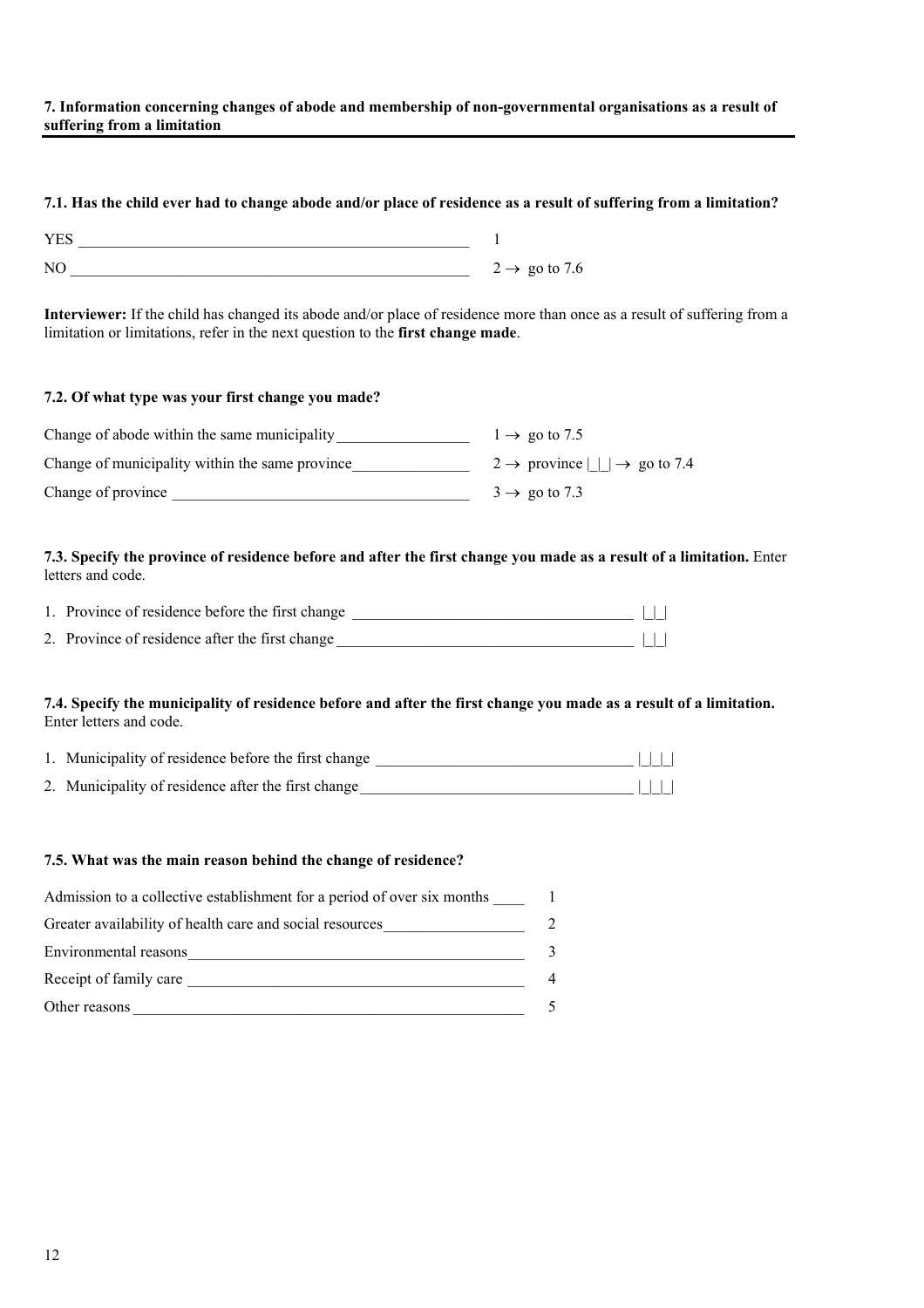**7.6 As a result of suffering from a limitation, is the child or are its relations members of any non-governmental organisations working with the disabled?**

| YES            |                                 |
|----------------|---------------------------------|
| N <sub>0</sub> | $6 \rightarrow$ go to section 8 |

#### **7.7. Specify the underlying impairment of the limitation which led to membership of one or more of these organisations.** Enter letters and code.

Underlying impairment \_\_\_\_\_\_\_\_\_\_\_\_\_\_\_\_\_\_\_\_\_\_\_\_\_\_\_\_\_\_\_\_\_\_\_ |\_|\_|

**7.8. Specify the non-governmental organisation or organisations of which the child or its relations are members.** Enter letters and code.

#### **8. Information concerning health care, social and financial benefits**

**Interviewer:** Remember that this entire section refers **exclusively** to services due to any of the **limitations suffered** by the child and not services due to other health-related problems, information about which is gathered in the respective section of the Health Questionnaire **(4)**.

#### **8.1. As a result of suffering from a limitation, has the child ever received rehabilitation treatment that concluded earlier than a fortnight ago?**

| <b>VEC</b>   |                           |
|--------------|---------------------------|
| $\bf M$<br>. | $6 \rightarrow$ go to 8.3 |

#### **8.2. With regard to rehabilitation treatment concluded by the child earlier than a fortnight ago, specify whether:**

| 1. It terminated any rehabilitation treatment                | YES.       |                |
|--------------------------------------------------------------|------------|----------------|
|                                                              | $NO = 6$   |                |
| 2. It discontinued any rehabilitation treatment indefinitely | <b>YES</b> | $\overline{1}$ |
|                                                              | NO.        |                |

#### **8.3. As a result of suffering from a limitation, has the child ever needed to receive one or more of the following health and/or social services in the specified periods?**

**Interviewer:** Read the classes of services and periods of time listed under question 8.4. to the informant. Then enter the responses, bearing in mind that the first two options are not exclusive.

| You have needed and you received one or more services in the period                        | $1 \rightarrow$ go to 8.4, column 1 |
|--------------------------------------------------------------------------------------------|-------------------------------------|
| You have <b>needed</b> and you have <b>not received</b> one or more services in the period | $1 \rightarrow$ go to 8.4, column 2 |
| You have <b>not needed</b> any service in the period                                       | $6 \rightarrow$ go to 8.6           |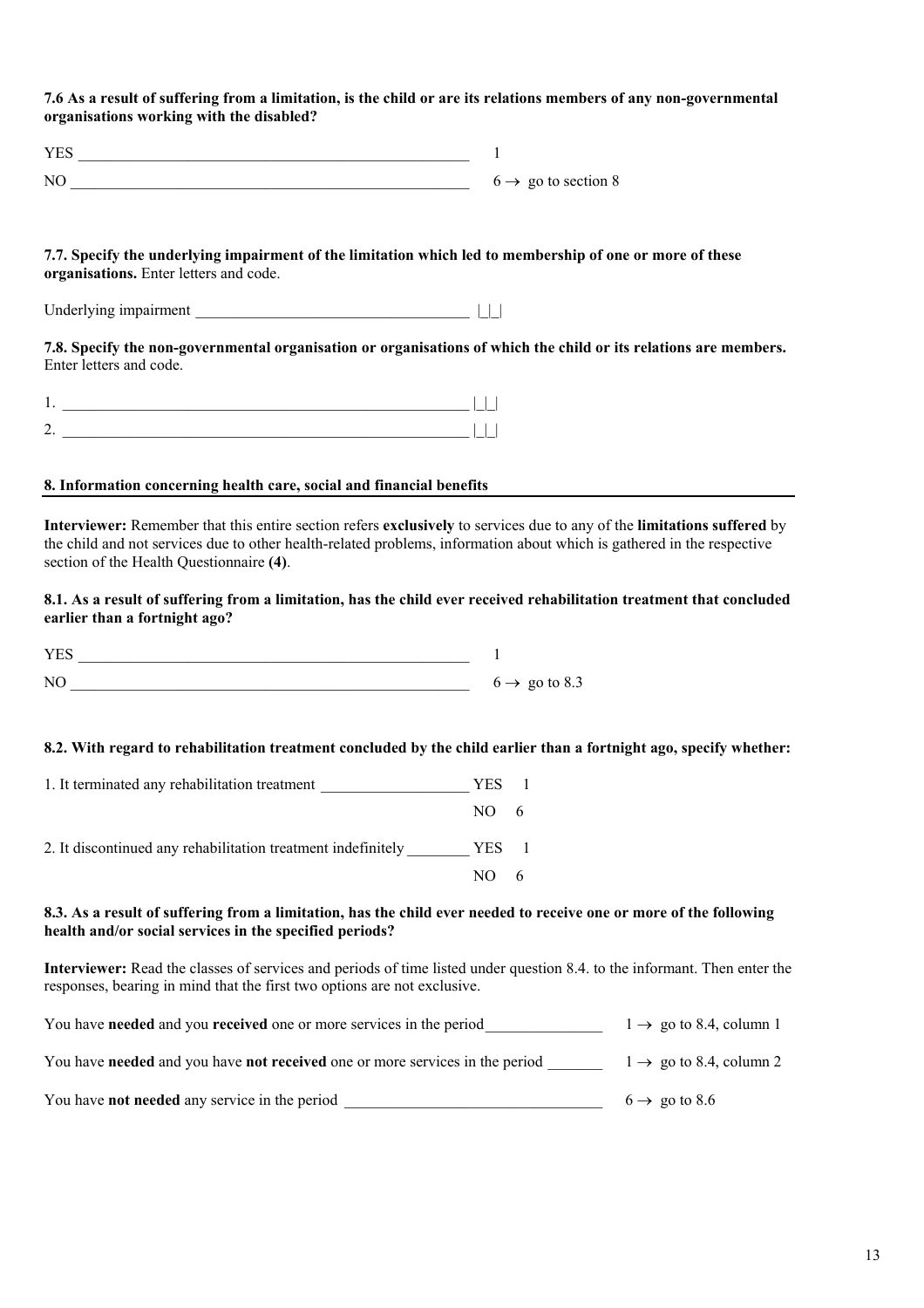**8.4. Particulars of the health and social services that the child has received and their method of financing, and particulars concerning the grounds on which the child has not received the health and social services it requires**. For each service the child **has received** in the specified period, enter in the respective boxes the **number of days** during which the child received the service under each method of financing. For each service the child **needed** and did **not receive** in the period, enter the code of the main ground on which the child did not receive the service, taking into account the order of priority of the grounds. Then, if the child has received a service, go to 8.5 and if the child has not received any service whatsoever, go to 8.6.

| <b>Method of financing</b><br><b>Classes of health and social services</b>                                                                                                                                                                                                                 | The child has received<br>services |       |         | $\mathbf{2}$<br><b>Grounds for the child</b><br>not having received the<br>services it requires |  |
|--------------------------------------------------------------------------------------------------------------------------------------------------------------------------------------------------------------------------------------------------------------------------------------------|------------------------------------|-------|---------|-------------------------------------------------------------------------------------------------|--|
|                                                                                                                                                                                                                                                                                            | 1.Pf                               | 2. Pd | $3.$ Pc |                                                                                                 |  |
| In the last fortnight                                                                                                                                                                                                                                                                      |                                    |       |         |                                                                                                 |  |
| 1. Medical and/or nursing care (except<br>2. Diagnostic tests<br>3. Medical/functional rehabilitation<br>6. Training in aspects of daily life _____<br>7. Mental health and psychiatric care<br>8. Home help<br>8. Home help<br>9. Respite services: hour- and day-long<br>time activities | $\Box$<br>$\Box$                   |       |         |                                                                                                 |  |
| In the last year                                                                                                                                                                                                                                                                           |                                    |       |         |                                                                                                 |  |
| 11. Information/advice/appraisal<br>12. Health care provided by hospital staff<br>13. Psychological and social care for                                                                                                                                                                    |                                    |       |         |                                                                                                 |  |
| relations<br>14. Transplants/implants<br>16. Respite services: temporary stays<br>17. Stays with relations<br>18. Ambulance and/or adapted transport                                                                                                                                       |                                    |       |         |                                                                                                 |  |

## **Method of financing Grounds**

- 1. Pf = free of charge
- 2. Pd = direct payment (payment by the individual and/or private insurance schemes)
- 3. Pc = combined payment (public and private)

- 1. Waiting list
- 2. Not available in the community
- 3. Insufficient financial resources
- 4. Other grounds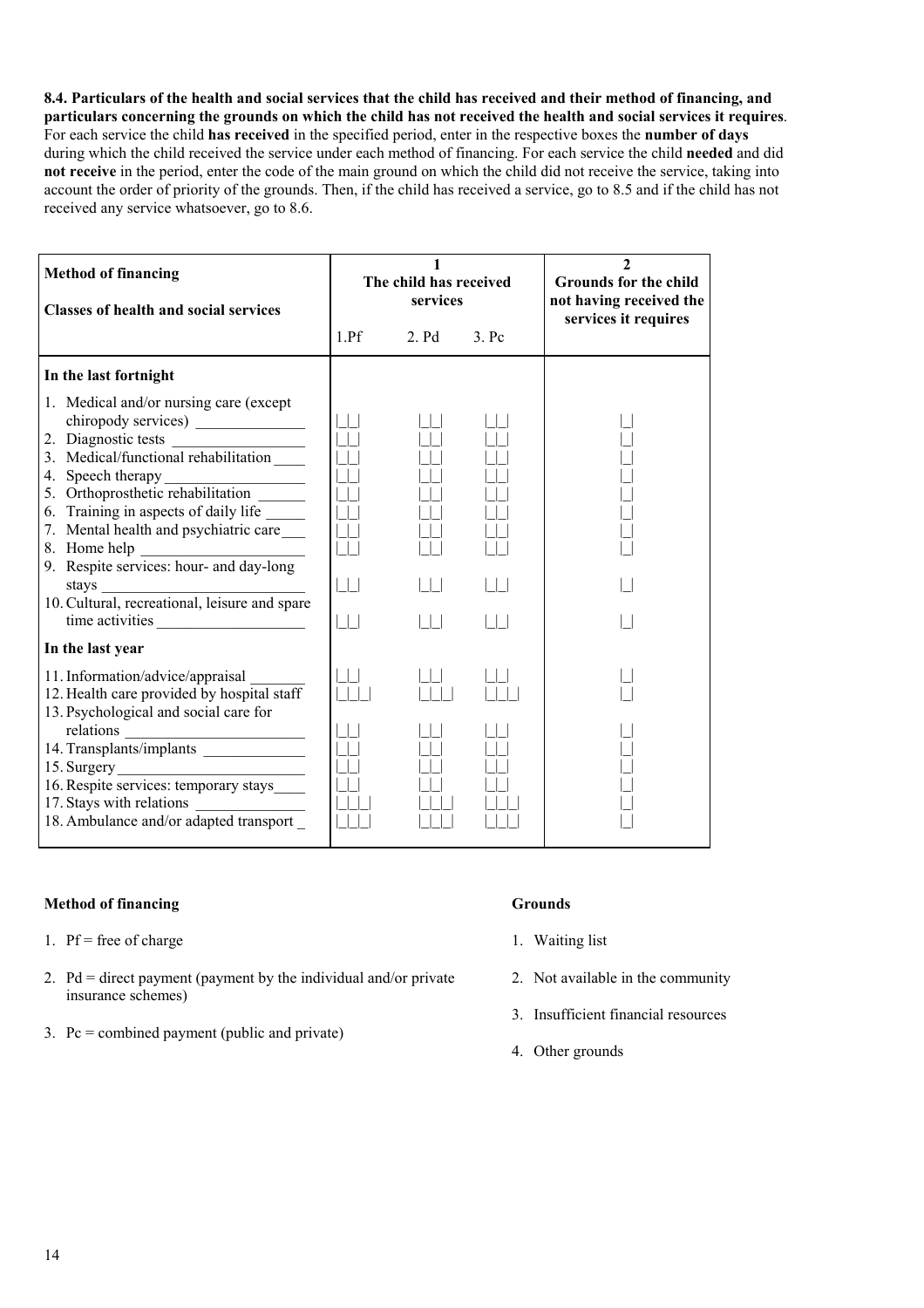## **8.5. Specify the type of institution(s) at which the child has received health care and social services**

|                                                                    | YES | NС |
|--------------------------------------------------------------------|-----|----|
|                                                                    |     |    |
| 1. Hospitals                                                       |     |    |
| 2. Day hospitals                                                   |     |    |
| 3. Primary or specialised care institutions and doctor's surgeries |     |    |
| 4. Patient's home                                                  |     |    |
| 5. Residential homes                                               |     |    |
| 6. Day centres                                                     |     |    |
| 7. Social centres                                                  |     |    |

## **8.6. Does the child receive or has it received any kind of financial benefit or tax allowance as a result of suffering from a limitation?**

| 'Ν |  |
|----|--|

#### **8.7. Which of the following financial benefits and tax allowances has the child received?**

| <b>Regular benefits</b> | YES NO |  |
|-------------------------|--------|--|
|                         |        |  |

#### **Disablement or sickness pensions**

| 1. Non-contributory                                                 |  |
|---------------------------------------------------------------------|--|
| 2. Family benefit for a dependent child with limitation or handicap |  |
| 3. Life and disablement assurance schemes                           |  |
| <b>Allowances</b>                                                   |  |
| 4. Third party allowance                                            |  |
| 5. Mobility and transport expenses                                  |  |

| ). MODIIITY and transport expenses |  |
|------------------------------------|--|
|                                    |  |
|                                    |  |

## **Irregular benefits**

## **Allowances for the disabled**

| 6. Official IMSERSO <sup>1</sup> /Autonomous Community allowances for       |   |
|-----------------------------------------------------------------------------|---|
| rehabilitation or specialised care                                          | 6 |
| 7. Official MEC <sup>2</sup> /Autonomous Community allowances for education | 6 |
| 8. Allowances from other public administrations (MUFACE)                    | 6 |
| 9. Employer social assistance allowances                                    | 6 |
|                                                                             |   |

# **Indemnities**

l

| 10. Indemnities for civil liability |  |
|-------------------------------------|--|
| 11. Indemnities for bodily injury   |  |
| 12. Personal income tax allowances  |  |

<span id="page-14-0"></span><sup>&</sup>lt;sup>1</sup> Migrations and Social Services Office

<span id="page-14-1"></span><sup>&</sup>lt;sup>2</sup> Ministry of Education and Culture